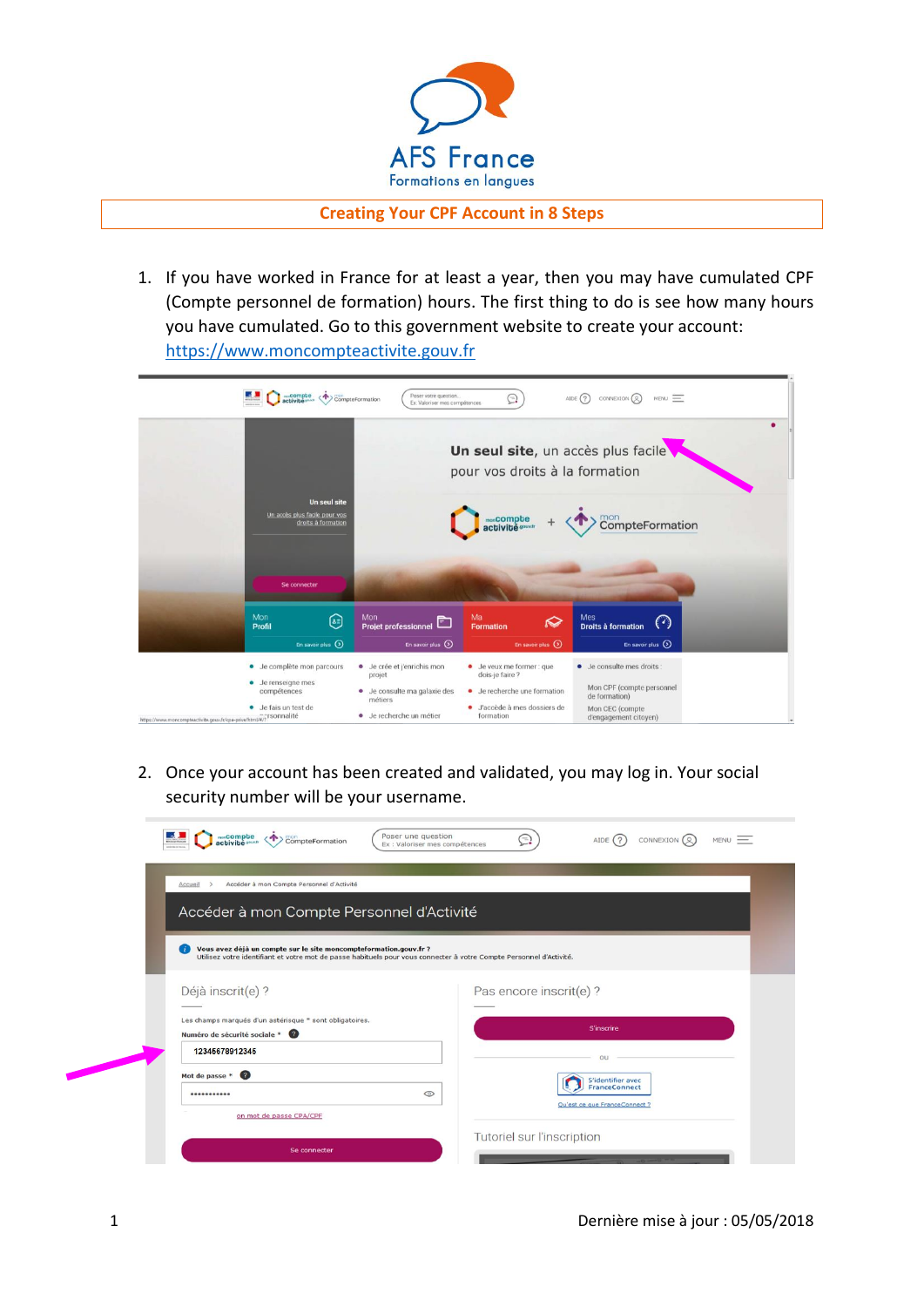

3. Click on « **Mes droits à la formation** ». You should now see how many hours you have cumulated. In the screenshot below, for example, the person has cumulated 79 hours.

|                                               | Poser une question<br>activities <<<<< CompteFormation<br>AIDE $(?)$<br>$MENU =$<br>Ex : Valoriser mes compétences                                                                                                 |  |
|-----------------------------------------------|--------------------------------------------------------------------------------------------------------------------------------------------------------------------------------------------------------------------|--|
| Mes droits                                    |                                                                                                                                                                                                                    |  |
| $\Omega$ MON PROFIL                           | Consulter mes droits                                                                                                                                                                                               |  |
| MON PROJET > PROFESSIONNEL >                  | Vos droits sont calculés automatiquement en fonction de votre activité.<br>Mettre à jour mon diplôme le plus élevé<br>Pensez à mettre à jour régulièrement vos informations et à renseigner votre                  |  |
| MA FORMATION >                                | niveau de diplôme : vous pouvez bénéficier dans certains cas d'une majoration<br>de vos droits à la formation professionnelle.                                                                                     |  |
| <b>MES DROITS À</b><br><b>C</b> FORMATION     | Vous avez renseigné le niveau de diplôme suivant : Diplôme ou titre à finalité<br>professionnelle de niveau Bac+3 (Licence) ou Bac plus 4 (Maîtrise, Master<br>1)                                                  |  |
| <b>MES BULLETINS DE</b><br><b>EL SALAIRES</b> | Cliquez sur un compteur pour accéder au détail de vos droits.                                                                                                                                                      |  |
|                                               | Heures<br>Hauras<br>O<br>79<br>Les droits de mon Compte<br>Les droits de mon Compte<br>Les droits de mon Compte<br>Personnel de Formation (CPF)<br>d'Engagement Citoyen (CEC)<br>Professionnel de Prévention (CPP) |  |
|                                               | Voir mes droits CEC<br>Voir mes droits CPF<br>Voir mes droits CPP                                                                                                                                                  |  |
|                                               | Pour connaître l'ensemble de vos droits sociaux (retraite, santé, famille, logement, solidarité,),<br>connectez-vous sur mesdroitssociaux.gouv.fr                                                                  |  |

- 4. Go to our website and fill in our CPF form. With the information you give us, we will be able to send you a "Training Proposition" which you will need to upload on your CPF account and also, send to your OPCA via the post. Here's the link: <https://www.afsfrance.com/cpfenglish>
- 5. Once you have received our "Propostion", reconnect to your CPF account on [https://www.moncompteactivite.gouv.fr/cpa-public/.](https://www.moncompteactivite.gouv.fr/cpa-public/) In the search panel on the left, search for the type of training we have stipulated in your proposition (example: (e.g.: *français Lilate*, *français Bright*, *etc.*). Cliquez ensuite sur « **Actualiser les résultats** ».

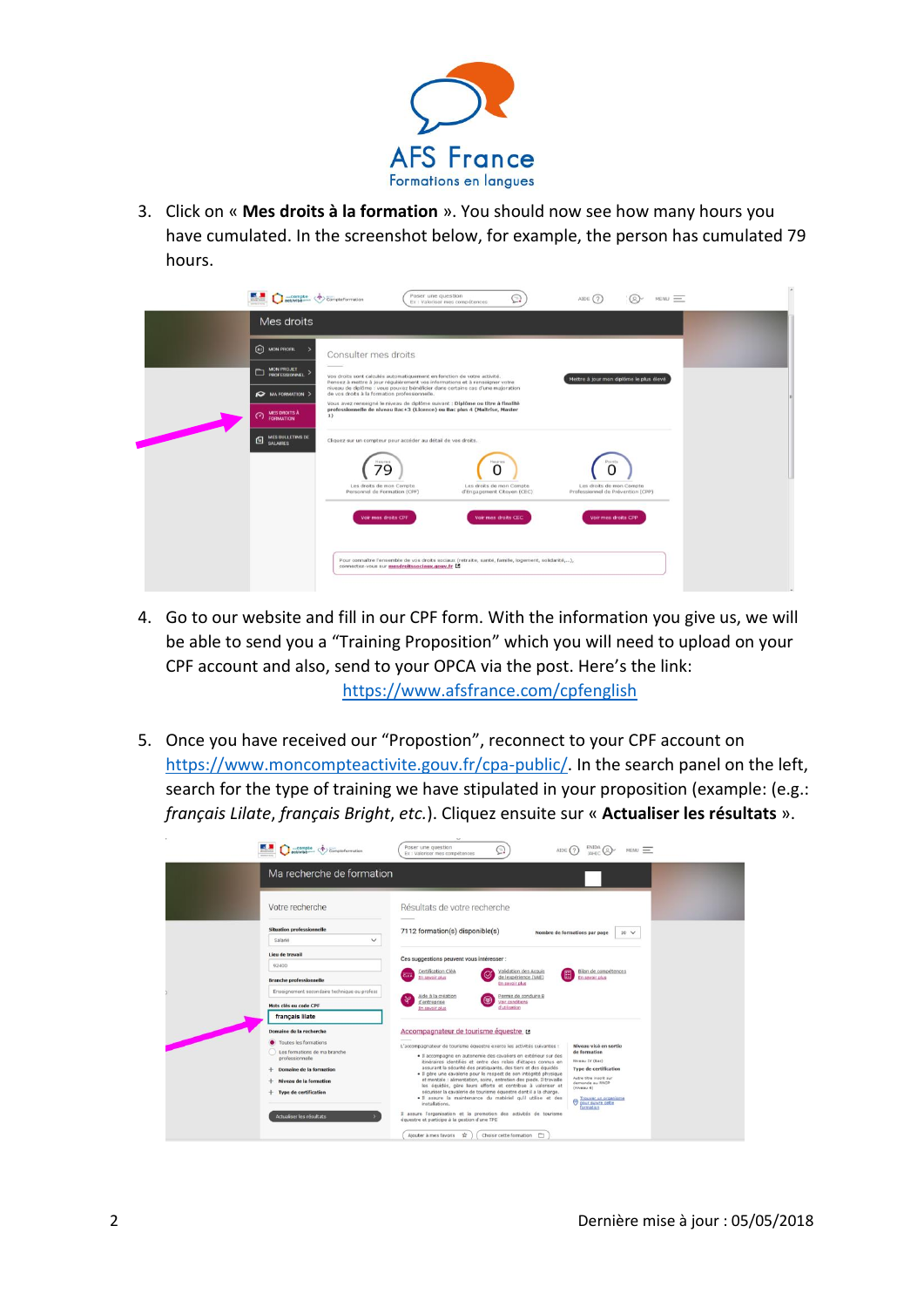

6. In the search results, choose the result that corresponds to your search.

|                                                                          | Lieu de travail<br>92400                                                                                                       | Ces suggestions peuvent vous intéresser :                                                                            |                                                                        |
|--------------------------------------------------------------------------|--------------------------------------------------------------------------------------------------------------------------------|----------------------------------------------------------------------------------------------------------------------|------------------------------------------------------------------------|
| <b>Branche professionnelle</b>                                           |                                                                                                                                | Certification CléA<br>Validation des Acquis<br>Ø<br>CLEA<br>de lexpérience (VAE)<br>En savoir plus<br>En savoir plus | Bilan de compétences<br>⊞<br>En savoir plus                            |
|                                                                          | Enseignement secondaire technique ou profess                                                                                   | Aide à la création<br>Permis de conduire B<br>$\frac{30}{2}$<br>$\circledast$<br>Voir conditions<br>d'entreprise     |                                                                        |
|                                                                          | Mots clés ou code CPF<br>anglais bulats                                                                                        | d'utilisation<br>En savoir plus                                                                                      |                                                                        |
|                                                                          | Domaine de la recherche                                                                                                        | LILATE (test de français)                                                                                            |                                                                        |
| Toutes les formations<br>Les formations de ma branche<br>professionnelle | Le test BULATS permet une évaluation des compétences linguistiques<br>(CECRL) en anglais dans des situations professionnelles. | Niveau visé en sortie<br>de formation                                                                                |                                                                        |
|                                                                          | Domaine de la formation<br>$+$                                                                                                 | Choisir cette formation<br>☆<br>Ajouter à mes favoris<br>$\Box$                                                      | Sans niveau spécifique<br><b>Type de certification</b><br>Habilitation |
|                                                                          | Niveau de la formation<br>÷<br><b>Type de certification</b><br>÷                                                               |                                                                                                                      | Trouver un organisme<br>$\circ$<br>pour suivre cette<br>formation      |

7. Now you need to fill in a form on the CPF site. Go to « Mon organisme de formation », select **« AFS France »** as your training center and enter our Siret number: **34777615500041**.

Then, fill out the tab « **Ma session de formation** » according to the proposition we sent you.

| actività Compte Compteremention | Poser une question<br>⊜<br>AIDE $(2)$<br>$MENU =$<br>(R)<br>Ex : Valoriser mes compétences                                                                                                                                                                                                                                                                                                                                               |
|---------------------------------|------------------------------------------------------------------------------------------------------------------------------------------------------------------------------------------------------------------------------------------------------------------------------------------------------------------------------------------------------------------------------------------------------------------------------------------|
|                                 | formation<br>confidentiel                                                                                                                                                                                                                                                                                                                                                                                                                |
|                                 | $\vee$ Mon organisme de formation<br>(1) Les informations demandées sont présentes sur les documents remis par l'organisme de<br>formation sélectionné (devis, programme de la formation). Vous devez contacter un organisme de<br>formation pour obtenir un devis, le programme détaillé de votre formation et vérifier qu'il reste<br>des places disponibles aux dates souhaitées.<br>> Comment choisir son organisme de formation ? E |
|                                 | Nom / Raison sociale de l'organisme *<br><b>AFS France</b><br>STRET de l'organisme * <sup>2</sup><br>34777615500041                                                                                                                                                                                                                                                                                                                      |
|                                 | $\vee$ Ma session de formation<br>Incomplet<br>Les informations demandées sont présentes sur les documents remis par l'organisme de<br>formation sélectionné (devis, programme de la formation). Assurez-vous qu'il reste des places<br>disponibles aux dates soubaitées.                                                                                                                                                                |
|                                 | Accord du titulaire<br>鵲<br>Date de mon accord *<br>04/06/2018                                                                                                                                                                                                                                                                                                                                                                           |
|                                 | Durée et dates de la formation<br>Durée totale * <sup>0</sup><br>h<br>Ex:23<br>酬<br>冊<br>Dates de la session *<br>jj/mm/aaaa<br>Du<br>ji/mm/aaaa<br>Au                                                                                                                                                                                                                                                                                   |
|                                 | Lieu de la formation                                                                                                                                                                                                                                                                                                                                                                                                                     |
|                                 | Dossier<br><b>B</b> Enregistrer<br>L Telécharger mon dossier<br>complété<br>3.72%                                                                                                                                                                                                                                                                                                                                                        |